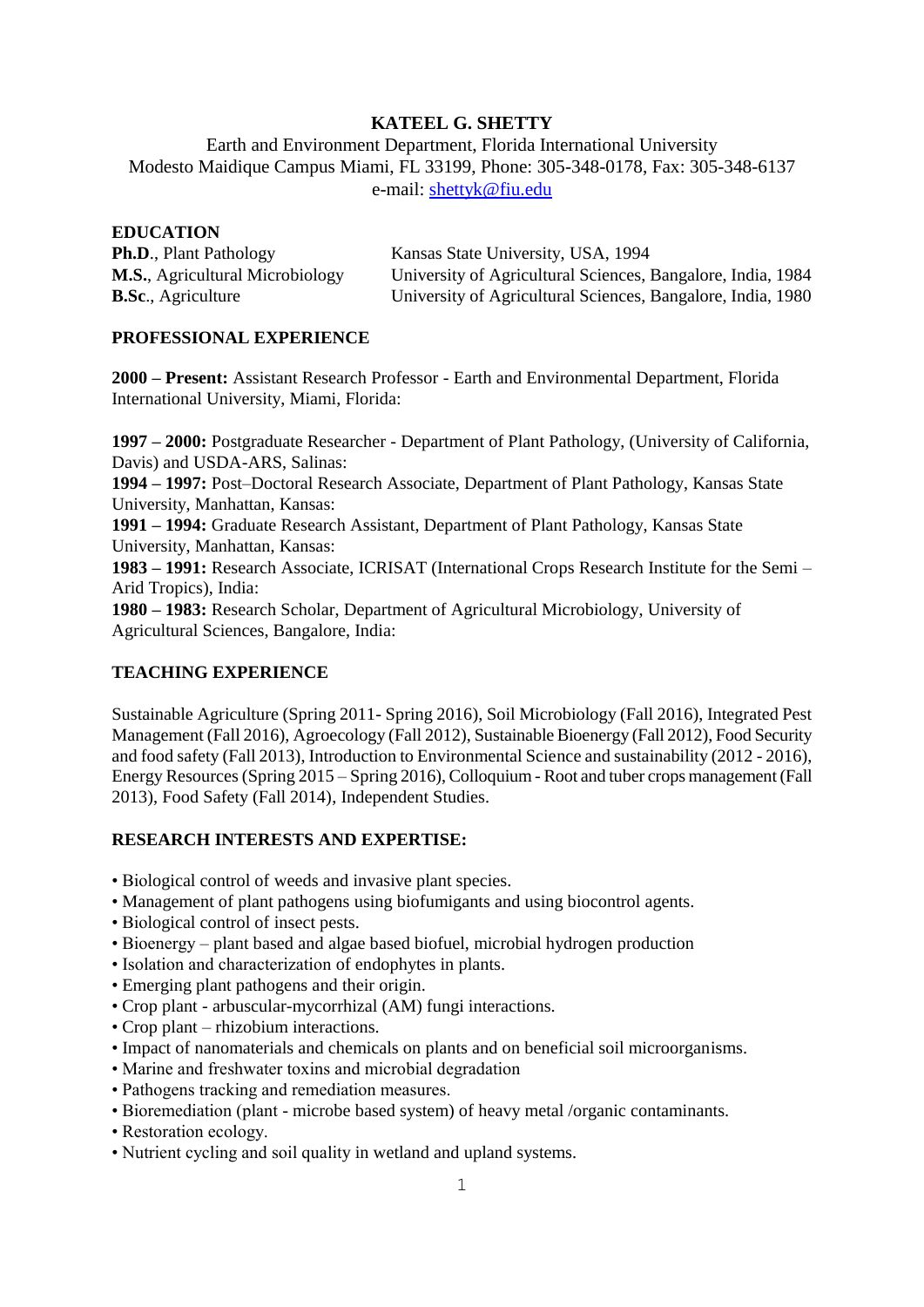• Microbial diversity and activity in surface and subsurface soils.

# **RESEARCH GRANTS (As Co-PI)**

1. Innovative Curriculum for Agriculture Training and Career for Hispanics Sept 2016 – Aug 2020, \$2,049,601 USDA-NIFA-HSI.

2. Broadening Agriculture Science Education (BASE) for Hispanic Students through Florida – Texas – New Mexico Consortium, Aug 2015 – July 2019, \$1,000,000, USDA-NIFA-HSI.

3. Florida-Caribbean Consortium for Agriculture Education and Hispanic Workforce Development, August 2011 – July 2015, \$3,200,000, USDA-NIFA-HSI.

4. Infusing Food Security, Food Safety, Energy in the Environmental Studies Graduate Program at Florida International University, Jan 2013 – Jan 2018, \$246,000, USDA-NNF.

5. Interdisciplinary Training for Multicultural Undergraduate Scholars in Agroecology and Sustainable Sciences at Florida International University, Jan 2014 – Jan 2019, \$200,000, USDA. Co-PI

6**.** Biofuel Science Education for Under-Represented Students at Florida International University, August 01, 2010 – July 31, 2015. USDA-NIFA-HSI. \$290,000.00.

7**.** Development and evaluation of native microbial biological control agents for managing old world climbing fern in the South Florida natural areas  $(05/01/2009 - 10/31/2009 - 100.000)$ 

8**.** Brazilian Pepper Suppression in the Soil Disposal Mounds in the Hole-in-the-Donut Pilot Restoration Program, Discovery and development of potential microbial bio-control agents for Brazilian pepper suppression in the Everglades National Park. Everglades National Park, Department of Interior. (2002 – 2008) \$485,000.00.

9**.** Microbial biodegradation of brevetoxins -Isolation and screening of marine bacteria (NIH-FIU-ARCH-PILOT 09/01/06-08/31/09 \$187,500)

10**.** Rotations with broccoli – A sustainable alternative to soil chemical fumigants. USDA-CSRS Sustainable Agriculture Research and Education Program. \$142,000. (1999)

11**.** Rotations with broccoli for soilborne disease management in conventional and organic strawberry production systems. Pest Management Grants – Applied research projects, California Department of Pesticide Regulation. \$30,000. (1999)

### **EDUCATIONAL GRANTS**

Integrating advanced instructional technology into field and laboratory studies in agroecology. (FIU Tech Fee Instructional Proposal Grant. \$59,695. (2015).

### **RESEARCH MENTORING**

**Undergraduate students:** Jose Pacheco (2007); Nina De La Rosa (2011), Eric Betancourt (2011), Manuel Mendez (2012), Luke Thema- Biodiesel (2012-13), Melanie Vasquez- Vermicompost (2013),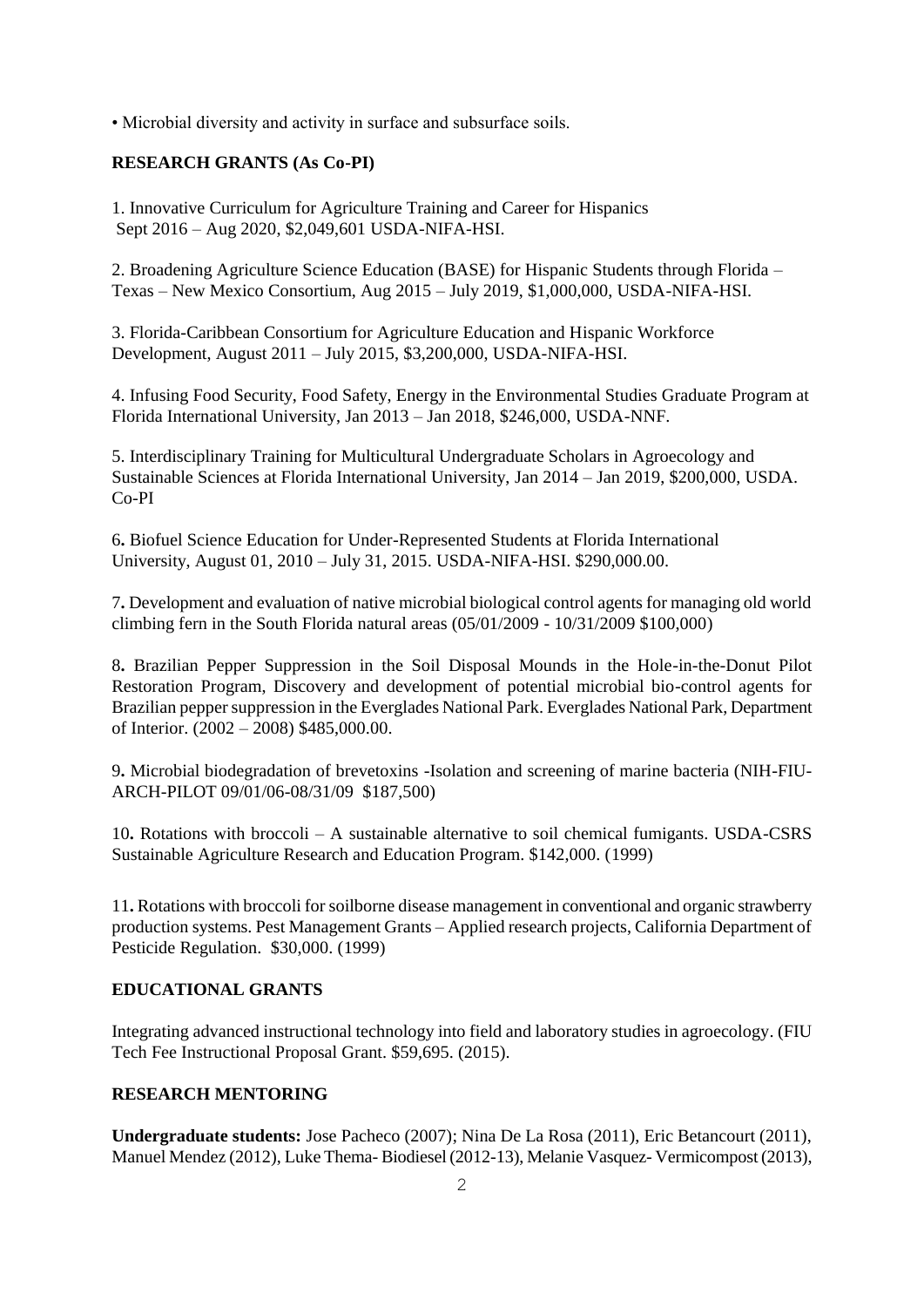Adis Alvarez- Biogas (2013), Stephanie Perez- Nanomaterials on plant mycorrhizal symbiosis (2012- 13), Nikki Onuoha- Nanomaterials on plant growth (2012-13), William Scully – (2014 -) – Biomethane, Randy Juste and Sarah Acada (2013- ) – Biodiesel.

**M.S. students**: David Berthold (2014-16), Nina De La Rosa (2012-14), Herma Pierrie (2012 – 2015), Daria Boglaienko (2012-13), Eric Betancourt (2012-2015), Yujie Hua (2013 – 14), Anusha Ramani (2011).

**SYNERGISTIC ACTIVITIES:** Co-Project director - "The Education Effect: Aquaponics and Vegetable Garden Sub-Component" at Miami Northwestern Senior High (serving minority student population) - a Florida International University-community partnership to support educational achievement in Liberty City - responsible for integration of the garden project into the curriculum. Mentor summer science research projects by high school students. Mentor undergraduate students in USDA Multicultural scholars program. Served as judge - Science fair competition middle and high school, and at regional, state and national level Science Olympiad. Participated as a judge for Environmental science and for the special event Agroecology and Biofuel in the 2016, 2015, 2014 and 2013 Miami-Dade STEM EXPO - South Florida Regional Science and Engineering Fair competitions for Middle and High School students held at Miami Dade College, North Campus. Participated as a judge for Future Farmers of America chapter events in local middle and high schools (2014 and 2015).

### **PUBLICATIONS**

- Berthold, D., Nina De la Rosa, Jayachandran, K., Gantar, M., **Shetty, K.G.** (2016). Omega-7 Producing Alkaliphilic Diatom *Fistulifera* sp. 154-3 from Lake Okeechobee, Florida. (*Manuscript in preparation*).
- **Shetty, K. G**., D.V., Rivadeneira, K., Jayachandran, and D.M. Walker. 2016. Isolation and molecular characterization of fungal endophytes from conventionally and organically grown avocado trees in South Florida. Mycological Progress15:977–986.
- Beglaienko, D., P. Soti, **K.G. Shetty**, and K. Jayachandran. 2014. Buckwheat as a Cover Crop in Florida: Mycorrhizal Status and Soil Analysis. Journal of Agroecology and Sustainable Food Systems. 38:1033-1046
- Ramani, A., **Shetty, K. G**., Rein, K., Cai., Y., K. Jayachandran. 2011. Microbial Degradation of Microcystin in Florida's Freshwaters. Biodegradation. 23: 35-45.
- **Shetty, K.G**., D. Minnis, A.Y. Rossman and K. Jayachandran. 2010. The Brazilian peppertree seed-borne pathogen, *Neofusicoccum batangarum*, a potential biocontrol agent. Biological Control. 56: 91-97.
- **Shetty, K.G**., J.V. Huntzicker, K.S. Rein, and K. Jayachandran. 2010. Biodegradation of polyether algal toxin – Isolation of potential marine bacteria. Journal of Environmental Science and Health A, 45: 1850-1857.
- **Shetty, K. G**., Krish Jayachandran, Katherine Quinones, Kevin E. O'Shea, Teresita A. Bollar and Michael R. Norland. 2007. Allelopathic Effects of Ragweed Compound Thiarubrine-A on Brazilian Pepper. Allelopathy Journal**,** 20: 371-378.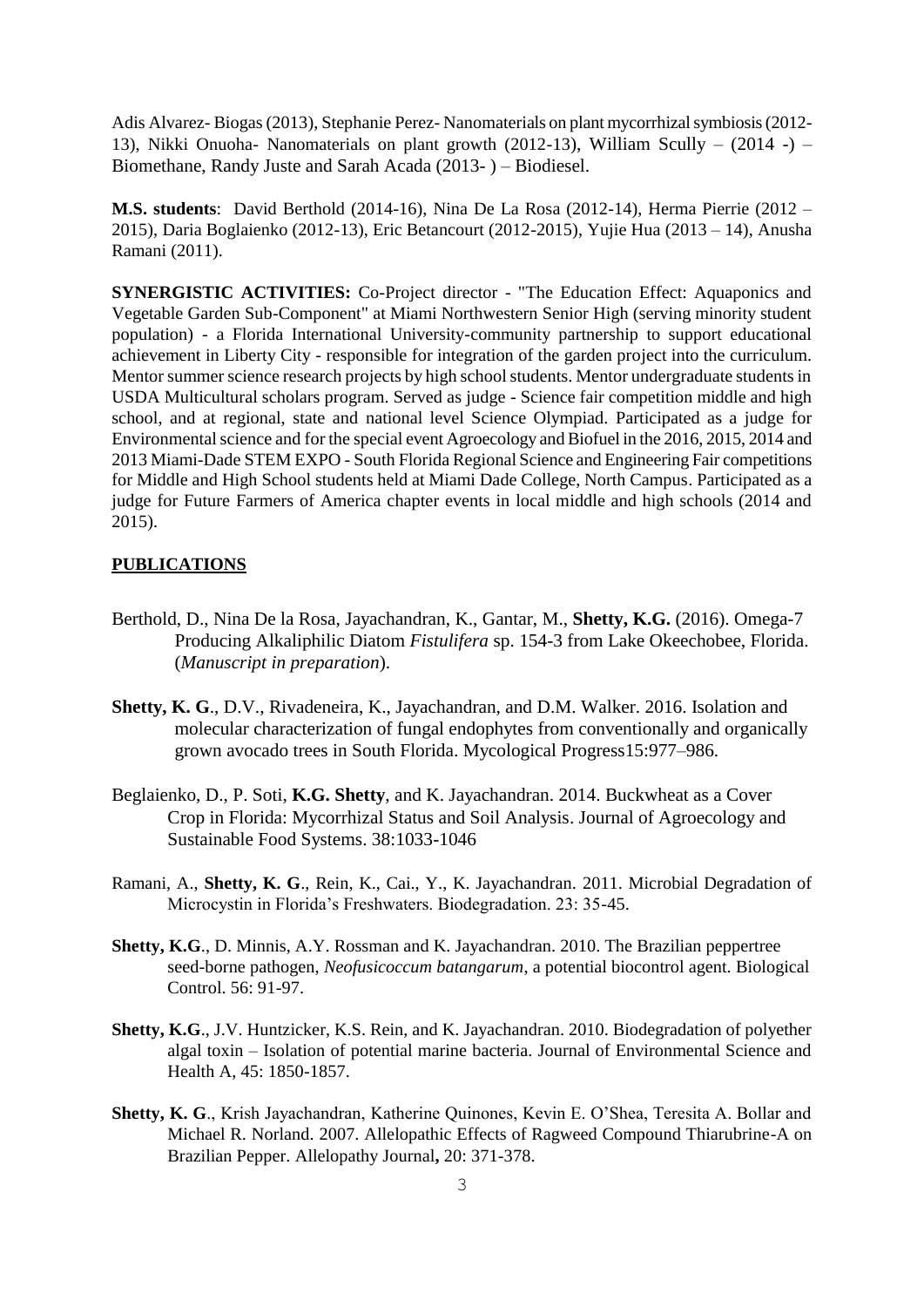- Robert T. Griffith, Krishnaswamy Jayachandran**, K. G. Shetty**, William Whitstine and Kenneth G. Furton. 2007 Differentiation of Toxic Molds via Headspace SPME-GC/MS and Canine Detection. Sensors, 7:1496-1508.
- Clarke, T., **K.G. Shetty**, Jayachandran, K., and M.R. Norland. 2006. *Myrothecium verrucaria* a potential biological control agent for the invasive "old world" climbing fern, *Lygodium microphylum*. Biocontrol, 52:399-411
- Jayachandran, K. and **K.G. Shetty.** 2003. Growth response and phosphorus uptake by arbuscular mycorrhizae of wet prairie sawgrass. Aquatic Botany 76(4): 281-290.
- Bull**,** C.T. **K.G. Shetty,** and K.V. Subbarao. 2002. Interactions between myxobacteria, plant pathogenic fungi, and biocontrol agents. Plant Disease 86 (8): 889 – 896.
- **Shetty, K.G**., O.C. Huisman, K.V. Subbarao, and J.C. Hubbard. 2000. Mechanism of broccolimediated Verticillium wilt Reduction. Phytopathology. 90: 305 –310.
- **K.G. Shetty**, K. V. Subbarao, and F. N. Martin. Management of Verticillium wilt in strawberry using vegetable crop rotation. Phytopathology 89:S72
- **K.G. Shetty** and K. V. Subbarao. Melanolytic activity of microorganisms and antagonism to Verticillium dahliae . Phytopathology 89:S72.
- **K.G. Shetty**, K. V. Subbarao, and C. T. Bull. Effects of myxobacteria on plant pathogenic fungi and biocontrol agents. Phytopathology 90:S72.
- **Shetty, K.G**., B.A.D. Hetrick and A.P. Schwab. 1995. Effects of mycorrhizae and fertilizer amendments on plant zinc tolerance. Environmental Pollution. 88: 307-314.
- **Shetty, K.G**., B.A.D. Hetrick , D.A.H. Figge and A.P. Schwab. 1994. Effects of mycorrhizae and other soil microbes on revegetation of heavy metal contaminated mine spoil. Environmental Pollution 86: 181 – 188.
- **Shetty, K.G**., M.K. Banks, B.A.D. Hetrick and A. P. Schwab. 1995. Biological characterization of a Southeast Kansas mining site. Water, Air and Soil Pollution. 78: 169 – 177.
- Thakur, R.P. and **K.G. Shetty**. 1993. Variations in pathogenicity among single oospore isolates of *Sclerospora graminicola*, the causal organism of downy mildew in pearl millet. Plant Pathology (UK) 42: 715-721.
- Thakur, R.P., **K.G. Shetty** and S.B. King. 1992. Selection for host-specific virulence in asexual Populations of *Sclerospora graminicola*. Plant Pathology (UK) 41: 626-632.
- Krishna, K.R., **K.G. Shetty**, P. J. Dart and D.J. Andrews. 1985. Genotype dependent variation in Mycorrhizal colonization and response to inoculation of pearl millet. Plant and Soil 86: 113 – 125.

#### **Book chapters**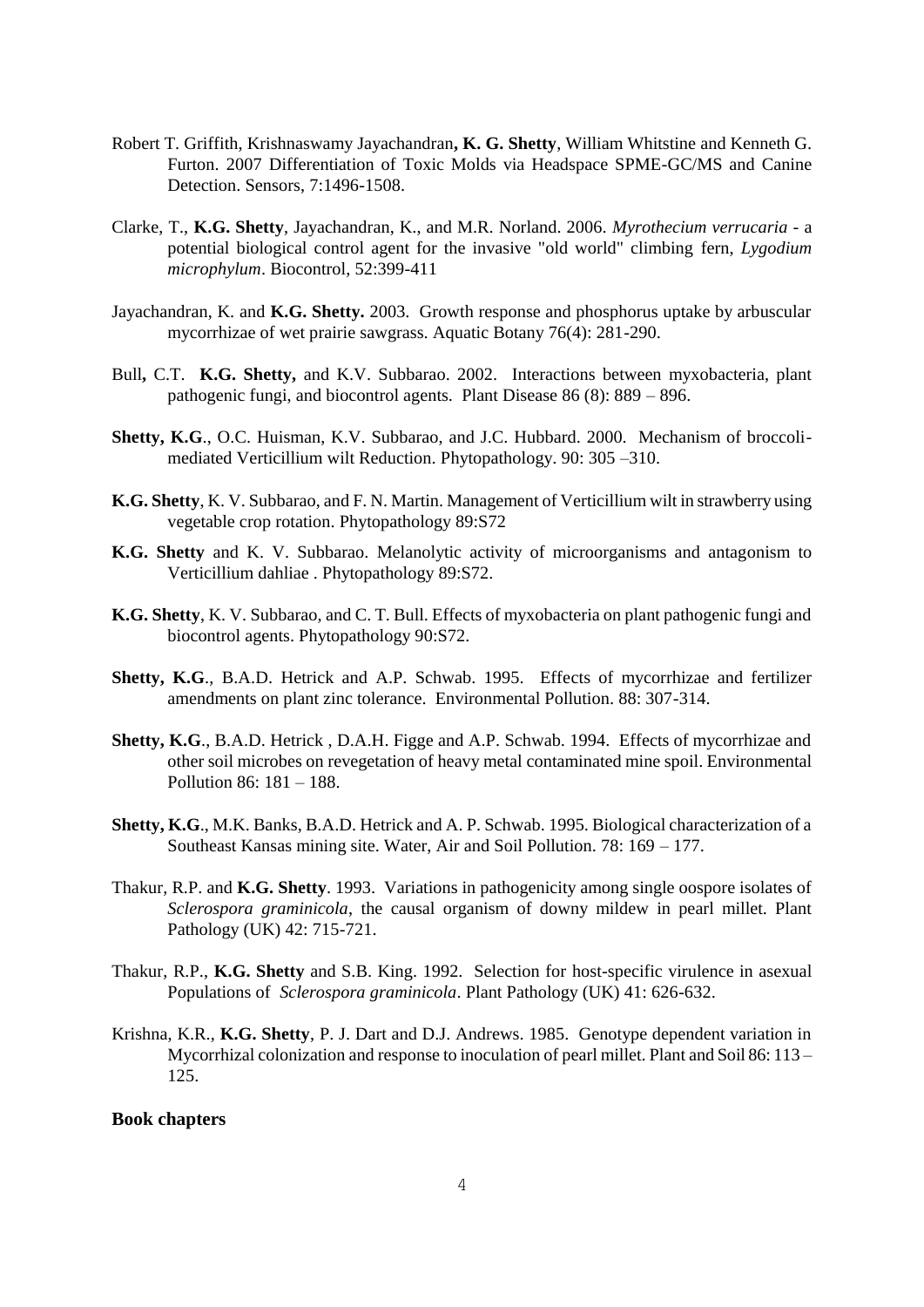**Shetty, K.G**. and K. Jayachandran. 2015. Potential for Biological Control of Invasive Plants in the Everglades Ecosystem using Native Microorganisms. In *Microbiology of the Everglades ecosystem*. J. A. Entry, A. D. Gottlieb, K. Jayachandran and A. Ogram (Editors). *pp* 413-430. CRC Press.

Jayachandran, K. and **Shetty, K.G**. 2015. Algal toxin degradation by indigenous bacterial communities in the Everglades region. . In *Microbiology of the Everglades ecosystem*. J. A. Entry, A. D. Gottlieb, K. Jayachandran and A. Ogram (Editors). *pp* 431-443. CRC Press.

### **Invited Lectures**

- **Shetty, K.G.** Bioremediation through rhizosphere technology. International Advanced Course and Minisymposium on Bio- and Ecotechnological Methods in Restoration. December 15 –18, 1996, Kuopio, **Finland**.
- **Shetty, K.G**. Mechanisms of metal-tolerance in mycorrhizal fungi. International Advanced Course and Minisymposium on Bio- and Ecotechnological Methods in Restoration. December 15 – 18, 1996, Kuopio, **Finland**.

#### **Government Reports and Monographs:**

(Includes grants and research reports)

Jayachandran, K. and **K.G. Shetty**. 2010. Final Report to South Florida Water Management District on "Discovery, Development and Evaluation of Native Microbial Biological Control Agents for Managing Invasive Old World Climbing Fern (*Lygodium microphyllum*) in the South Florida Natural Areas" – 150 pages

Jayachandran, K., and **K.G Shetty**. 2009. Final report for NIEH-ARCH program "Discovery of marine bacteria to degrade marine toxin" $-10$  pages

Jayachandran, K., and **K.G. Shetty**. 2009. Final Report to Everglades National Park on "Discovery of Biocontrol Agent in the Hole-in-the Donut Pilot Restoration Program" – 120 pages.

Jayachandran, K., and **K.G. Shetty**. 2009. Final Report to South Florida Water Management District on "Discovery, Development and Evaluation of Native Microbial Biological Control Agents for Managing Invasive Old World Climbing Fern (*Lygodium microphyllum*) in the South Florida Natural Areas" $-140$  pages

Jayachandran, K., and **K.G. Shetty**. 2008. Progress report for NIEH- ARCH program to renew "Discovery of marine bacteria to degrade marine toxin"  $2008 - 10$  pages

Jayachandran, K., and **K.G. Shetty**. 2006. Discovery and Development of Potential Microbial Bio-Control Agents for Brazilian Pepper Suppression in the Everglades National Park. Annual Report. 35 Pages

Jayachandran, K., and **K.G. Shetty**. 2005. Discovery and Development of Potential Microbial Bio-Control Agents for Brazilian Pepper Suppression in the Everglades National Park. Annual Report. 42 pages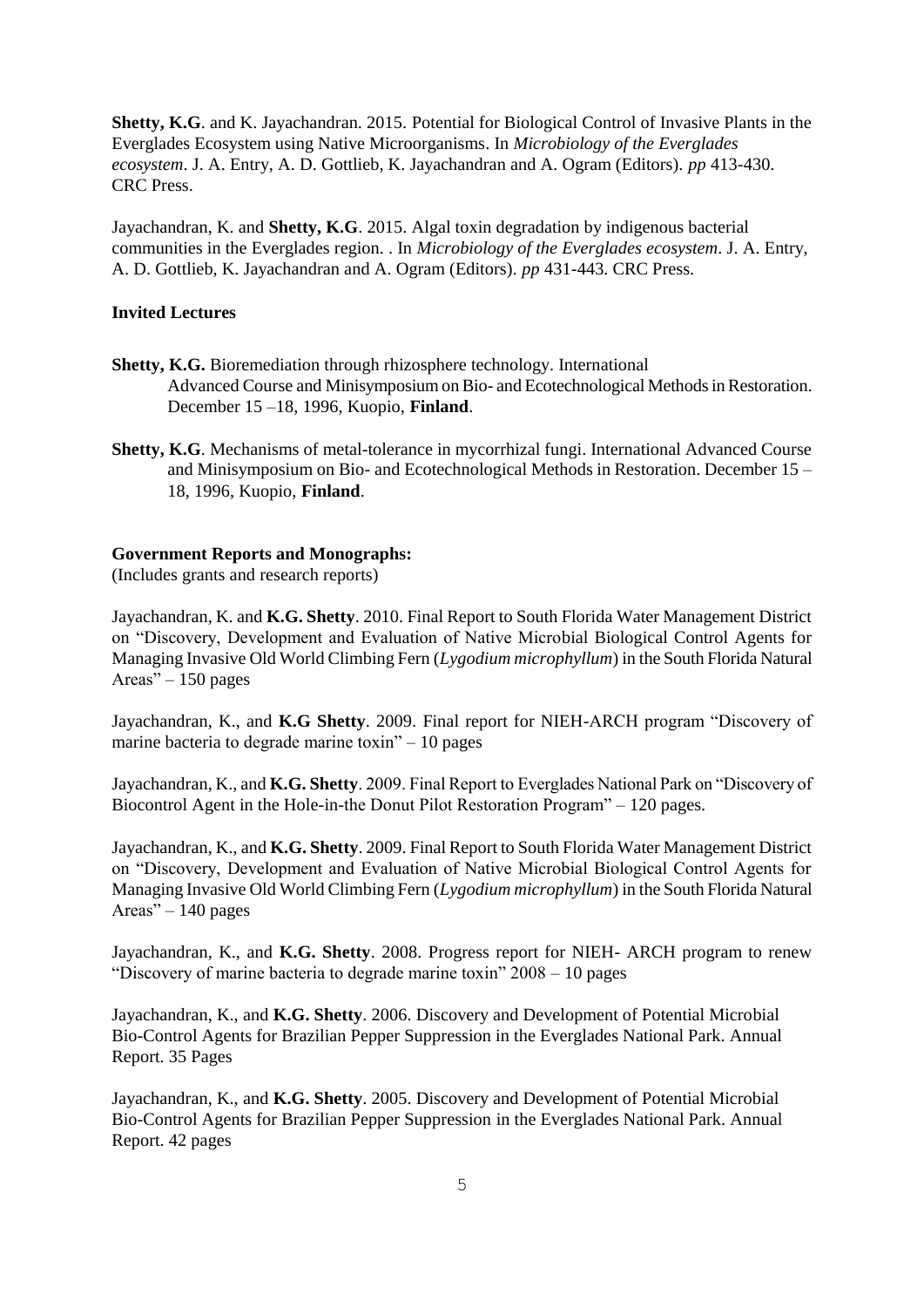Jayachandran, K., and **K.G. Shetty**. 2003. Discovery and Development of Potential Microbial Bio-Control Agents for Brazilian Pepper Suppression in the Everglades National Park. Annual Report. 18 pages.

Stanley B. King, **K.G. Shetty** and S.D. Singh. International Pearl Millet Downy Mildew Nursery (1988)

Stanley B. King**, K.G. Shetty** and S.D. Singh. Pearl Millet Disease Monitoring Nursery, AICPMIP (1988)

Stanley B. King, **K.G. Shetty**, S.S. Navi and S.D. Singh. International Pearl Millet Rust Nursery (1988)

#### **Conference Presentations:**

- Berthold, D.E., **K. G. Shetty**, K. Jayachandran, and M. Gantar. 2015. Using Mixed Cultures of Microalgae and Yeast for High Biomass and Lipid Production. American Society for Microbiology Annual Conference, New Orleans, LA. May 30 - June 2, 2015.
- Nina De La Rosa, Krish Jayachandran, and **Kateel G. Shetty**. Isolation and characterization of alkaline-tolerant freshwater microalgae from Lake Okeechobee for algae-based biofuel production. American Society for Microbiology Annual Conference, Boston, Massachusetts, May 17-20, 2014.
- Mahadev Bhat, Krish Jayachandran, Stephany Alvarez-Ventura, Dora Pilar Maul, Angela Gonzalez, Loretta Adoghe, Suzanne Koptur, **Kateel G. Shetty**, Hong Liu, Mr. Vladimir Diaz, and Stewart Reed. 2014. Florida-Caribbean Consortium for Agricultural Science Education (FCCAgE) and Hispanic Workforce Development **-** FIU. Agri-Science Education for the 21st Century: Diversity-Access-Success. Coconut Grove, FL. November 19-22, 2014
- Biofuels and its promise for the future. Sarah Acado, Randy Juste, Krish Jayachandran and **Kateel G. Shetty**. The Agroecology Movement in Addressing Food Security 2014 Agroecology Symposium, FIU, Miami, FL.
- Experiential and Experimental Learning Approaches for Undergraduate Education in Agroecology. Krishnaswamy Jayachandran, Mahadev Bhat, Stephany Alvarez, and **Kateel G. Shetty**. 2014. ASA, CSSA, SSSA International Annual Conference, Nov 2- 5, Long Beach, CA.
- **Kateel G. Shetty**, Krish Jayachandran, and Mahadev Bhat. 2013. Models for Teaching Interdisciplinary Biofuels Science: A Multi-pronged Approach. 59th Annual North American Colleges and Teachers of Agriculture Conference. June 25-29, 2013, Blacksburg, VA.
- Krish Jayachandran, **Kateel G. Shetty**, Tainya C. Clarke, Shili Miao, LeRoy Rodgers, and Robert Johnson. 2010. Potential for use of native phytopathogens as biocontrol agents for invasive plant species. Greater Everglades Ecosystem Restoration, The Greater Everglades: A Living Laboratory Change – Planning, Policy, and Science Meeting, July 12-16, 2010, Naples, FL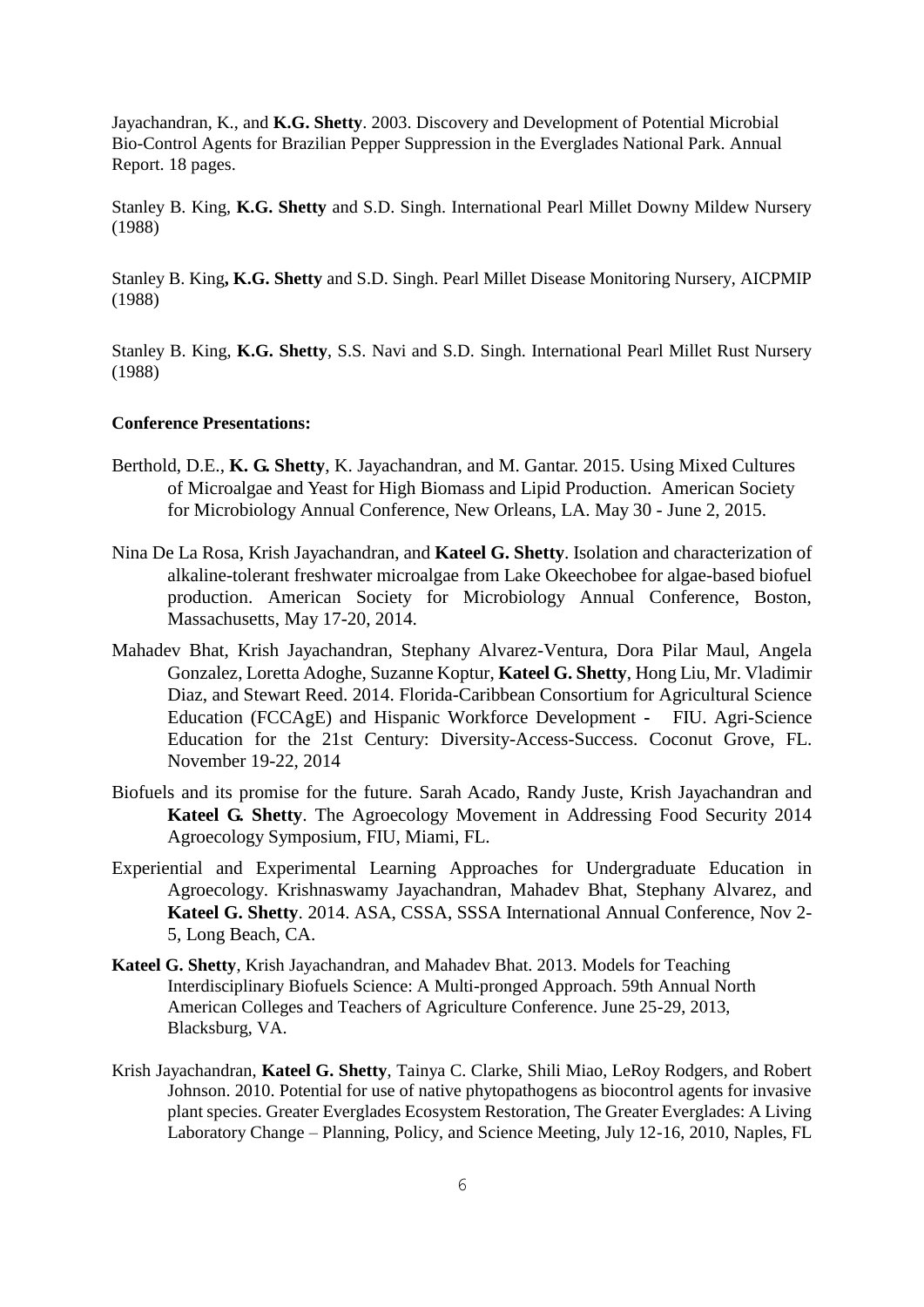- Krish Jayachandran, **Kateel G. Shetty**, LeRoy Rodgers, Shili Miao, and Robert Johnson. 2010. Potential for use of native phytopathogens as biocontrol agents for Old World Climbing fern (Lygodium microphyllum). Florida Exotic Pest Plant Council Symposium, April 5-8, 2010, Crystal River, FL
- Krish Jayachandran, **Kateel G. Shetty**, and Lynne Feiber. 2009. Microbial Biodegradation of Brevetoxins – Isolation and Screening of Potential Marine Bacteria. March 9-10, 2009, ARCH Meeting, Florida International University
- Krish Jayachandran and Kateel G. Shetty. 2009. Native phytopathogens as biocontrol agents: Problems and potentials in the management of invasive exotic species. Weed Science Society of America National Conference February 9 – 13, 2009 Orlando, FL
- Krish Jayachandran, **Kateel G. Shetty**, and Lynne Feiber. 2008. Microbial Biodegradation of Brevetoxins – Isolation and Screening of Potential Marine Bacteria. March 3-4, 2008, ARCH Meeting, Florida International University
- Krish Jayachandran, Tainya C. Clarke, and **Kateel G. Shetty**. 2008. A Potential Biological Control Agent for Invasive Plant Species, Old World Climbing Fern (*Lygodium microphyllum*). 23rd Annual Symposium, Florida Exotic Pest Council, April 21- 24, 2008, Jacksonville, FL. Invited Speaker
- Jayachandran, Krish., **Kateel G. Shetty**, Michael R. Norland and Craig S. Smith. 2006. Development of microbial biocontrol agent for Brazilian Pepper Management. Plant Biologists of South Florida Annual Meeting. April 1, 2006, Fairchild Tropical Garden Research Center, Miami,  $FI.$
- **Kateel G. Shetty**, Krish Jayachandran, and Michael R. Norland. 2005. Development of techniques for assessing biocontrol potential of indigenous pathogens on invasive Brazilian Pepper (Schinus terebinthifolius Raddi) in the Everglades National Park. Soil Science Society of America Annual Meeting, Nov. 6-10, 2005, Salt Lake City, UT
- Krish Jayachandran, Michael R. Norland, **Kateel G. Shetty**, Tainya C. Clarke, and Robert T. McMullen. 2004. Development of Strategies to Manage Biological Invasion by Exotic Plant Species in Everglades National Park. National Conference on Ecosystem Restoration, Dec. 05-10, 2004, Orlando, FL
- Jayachandran, K., **K.G. Shetty**, L.J. Scinto, R.D. Jones, D.L. Childers, and J.C. Trexler. 2001. Effect of low level phosphorus dosing on microbial activity in the everglades soils. Soil Science Society of America Annual Meetings, Oct. 21-25, 2001, Charlotte, NC
- **K.G. Shetty**, Jayachandran, K., L.J. Scinto, L.J. Stockman, and R.D. Jones. 2002. Determination of microbial phosphorus in the Everglades flocculent detritus. American Soil Science Society Annual Meeting, Nov. 8 to 12, Las Vegas, Nevada.
- Jayachandran, K., L.J. Scinto, **K.G. Shetty**, R.D. Jones, D.L. Childers, and J.C. Trexler. 2001. Changes in microbial phosphorus in response to phosphorus addition in the Everglades peat soils. American Soil Science Society Annual Meeting, Nov. 8 to 12, Las Vegas, Nevada
- **Shetty, K.G**., Subbarao, K.V., Martin, F.N. and Koike, S.T. Management of verticillium wilt in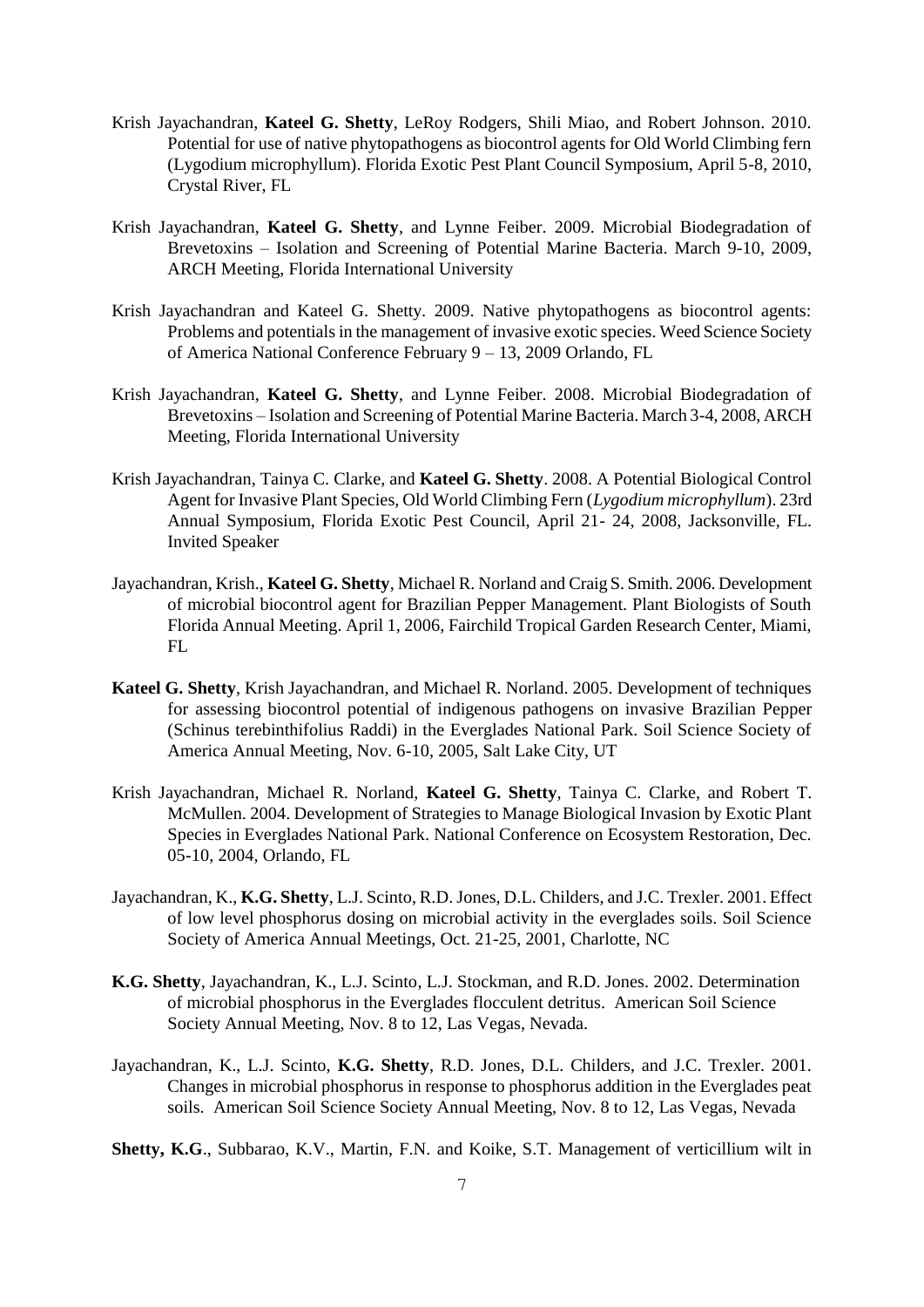strawberry using vegetable crop rotation. 1999 Annual Conference on Methyl Bromide Alternatives and Emissions Reductions, San Diego, CA (USA), 1-4 Nov 1999.

- **K.G. Shetty**, J. C. Hubbard, K. V. Subbarao, and O. C. Huisman. Mechanism of Broccoli-Mediated Verticillium Wilt Reduction. 1998 American Phytopathological Society Annual Meeting, Nov. 8 to 12, Las Vegas, Nevada.
- **K.G. Shetty**, K. V. Subbarao, and F. N. Martin. Management of Verticillium wilt in strawberry using vegetable crop rotation. 1999 American Phytopathological Society/Canadian Phytopathology Society joint Annual Meeting, Aug 7 to 11, Montreal, Quebec, Canada.
- **K.G. Shetty** and K. V. Subbarao. Melanolytic activity of microorganisms and antagonism to Verticillium dahliae. 1999 American Phytopathological Society/Canadian Phytopathology Society joint Annual Meeting, Aug 7 to 11, Montreal, Quebec, Canada.
- **K.G. Shetty**, K. V. Subbarao, and C. T. Bull. Effects of myxobacteria on plant pathogenic fungi and biocontrol agents. 2000 American Phytopathological Society Annual Meeting, Aug 12 to 16, New Orleans, Louisiana.
- **Shetty, K. G**., B. A. D. Hetrick and A. P. Schwab. Effects of mycorrhizae and fertilizer amendments on plant zinc tolerance. Poster presented at 9<sup>th</sup> North American Conference on Mycorrhizae, Guelph, Ontario, Canada, 1993.
- **Shetty, K. G**., I. Abdelsaheb, B. A. D. Hetrick, A. P. Schwab, and M. K. Banks. Biological and chemical characterization of mine tailings in Southeast Kansas. Poster presented at the EPA Bioremediation Conference, Gull Lake, MI, 1991.
- **Shetty, K. G**., B. A. D. Hetrick, and A. P. Schwab. 1995. Effects of mycorrhizae and fertilizer amendments on plant zinc tolerance. 9<sup>th</sup> North American Conference on Mycorrhizae, Guelph, Ontario, Canada, 1993.
- **Shetty, K. G**., I. Abdelsaheb, B. A. D. Hetrick, A. P. Schwab and M. K. Banks, Biological and chemical characterization of Mine tailings in Southeast Kansas. EPA Bioremediation Conference, Gull Lake, MI, 1991.
- **Shetty, K. G**., I. Abdelsaheb, B. A. D. Hetrick, A. P. Schwab and M. K. Banks, Biological and chemical characterization of Mine tailings in Southeast Kansas. Hazardous Waste Research, Manhattan, KS, 1991.
- V.P. Rao, **K.G. Shetty**, and R.P. Thakur. 1994. Evaluation for sexual compatibility among field isolates of Sclerospora graminicola. Annual Conference of Indian Phytopathological Society. January 27 – 29, Coimbatore, India.
- Krishna, K. R., Dart, P.J., Papavinasasundaram, K.G., and **Shetty, K.G**. Growth and phosphorus uptake response of sorghum to mycorrhizal inoculation. Proceedings of the 6th North American Conference on Mycorrhizae : June 25-29, 1984, Bend, Oregon / compiled and edited by Randy Molina ; sponsoring institutions, Oregon State University, College of Forestry, and USDA. p. 404.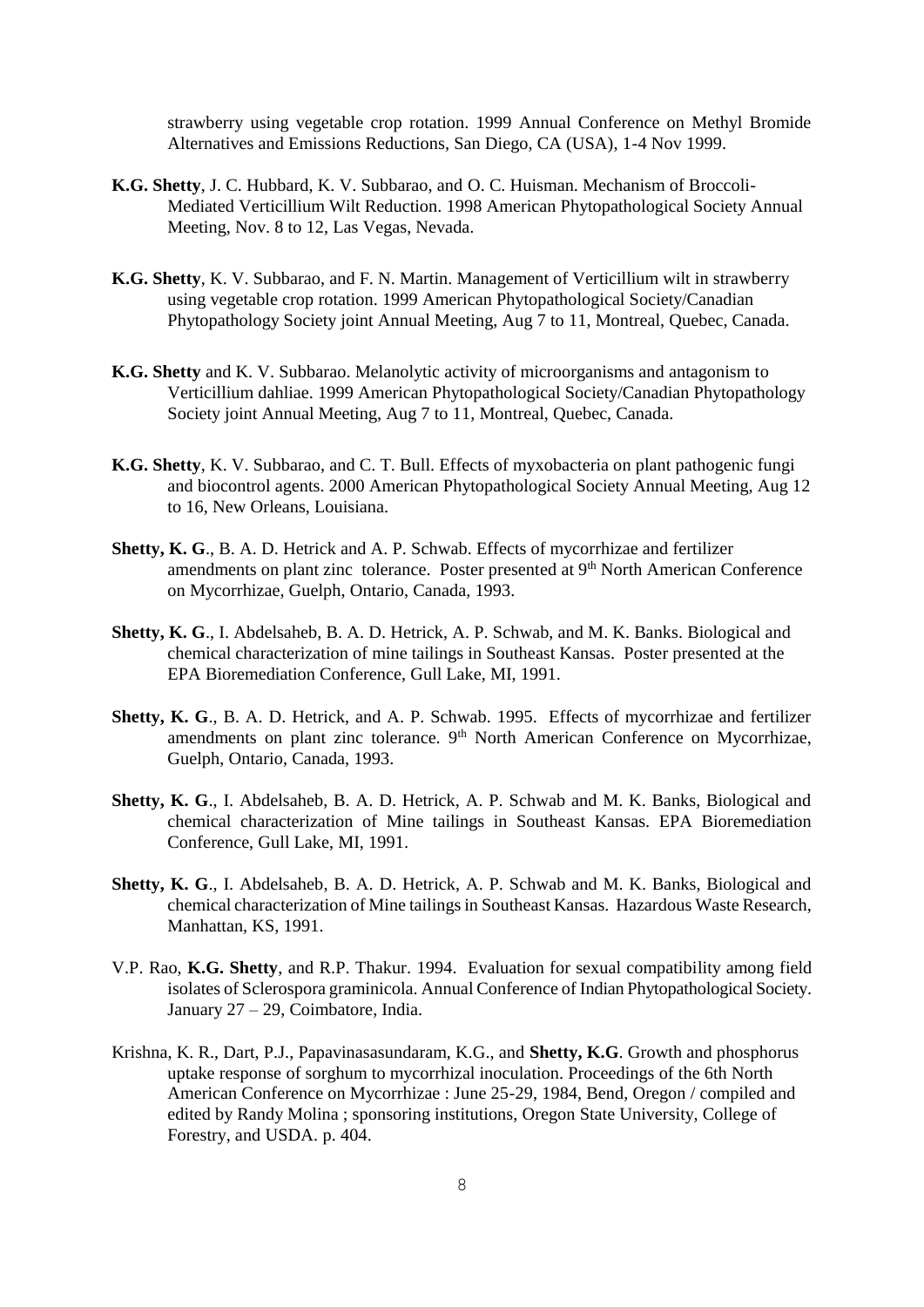- Krishna, K.R., **Shetty, K.G**., Dart, P.J., and Andrews, D. J. Growth and phosphorus uptake responses to mycorrhizal inoculation is plant genotype dependent. Proceedings of the 6th North American Conference on Mycorrhizae : June 25-29, 1984, Bend, Oregon / compiled and edited by Randy Molina ; sponsoring institutions, Oregon State University, College of Forestry, and USDA. p. 403.
- Krishna, K.R., **Shetty, K.G**., Dart, P.J., and Andrews, D. J. Plant genotype dependent differences in mycorrhizal colonization rates. Proceedings of the 6th North American Conference on Mycorrhizae : June 25-29, 1984, Bend, Oregon / compiled and edited by Randy Molina ; sponsoring institutions, Oregon State University, College of Forestry, and USDA. p. 402.
- Upadhyaya, M. N., **K. G. Shetty**, S. V. Hegde, P. V. Rai, and S. P. Wani. Root associated nitrogen fixation in finger millet and rice. Working Group Meeting on Cereal Nitrogen Fixation, October 9 –12, 1984, ICRISAT, Patancheru, India

#### **Accepted abstracts for conference poster presentations:**

- Nina De La Rosa, Krish Jayachandran, and **Kateel G. Shetty**. 2014. Isolation and Characterization of Alkaline-tolerant Freshwater Microalgae From Lake Okeechobee For Algae-based Biofuel Production. American Society for Microbiology Annual Conference May 17 - 20, 2014, Boston, Massachusetts, May 17-20, 2014.
- Anusha. Ramani, Krish Jayachandran, Kathleen Rein, and **Kateel Shetty**. 2009. Microbial Degradation of Microcystin in Florida Fresh Waters. American Society for Microbiology Annual Conference, May 17 - 21, 2009, Philadelphia, PA
- **Kateel G. Shetty**, K.S. Rein, L. E. Fleming, and K. Jayachandran. 2009. Isolation of Brevetoxin Biodegrading Marine Bacteria. American Society for Microbiology Annual Conference, May 17 - 21, 2009, Philadelphia, PA
- Binod Pandey, **Kateel G. Shetty**, Shili Miao, and Krish Jayachandran. 2009. Survey of naturally occurring diseases of Lygodium microphyllum in South Florida natural areas: Prevalence and potential for biocontrol agents. Weed Science Society of America National Conference February 9 – 13, 2009 Orlando, FL
- Krish Jayachandran, **Kateel G. Shetty**, Tainya C. Clarke, Craig S. Smith, Shili Miao, and LeRoy Rodgers. 2008. Development of potential biological control agents for invasive plant species using native pathogens in South Florida. Greater Everglades Ecosystem Restoration, For Everglades Restoration 2050: Advancing the Science to Achieve Success – Planning, Policy, and Science Meeting, July 28 – August 1, 2008, Naples, FL
- **Kateel G. Shetty**, J. V. Huntzicker, K.S. Rein, L. E. Fleming, Y. Cai, L. Fieber, and K. Jayachandran. 2008. Isolation of Potential Polyether Algal Toxin Biodegrading Marine Bacteria using Salinomycin. American Society for Microbiology Annual Conference, May 17 - 21, 2008, Boston, MA
- Kateel G. Shetty, Krish Jayachandran, Jose A. Pacheco-Soto, and Craig S. Smith. 2008. Potential for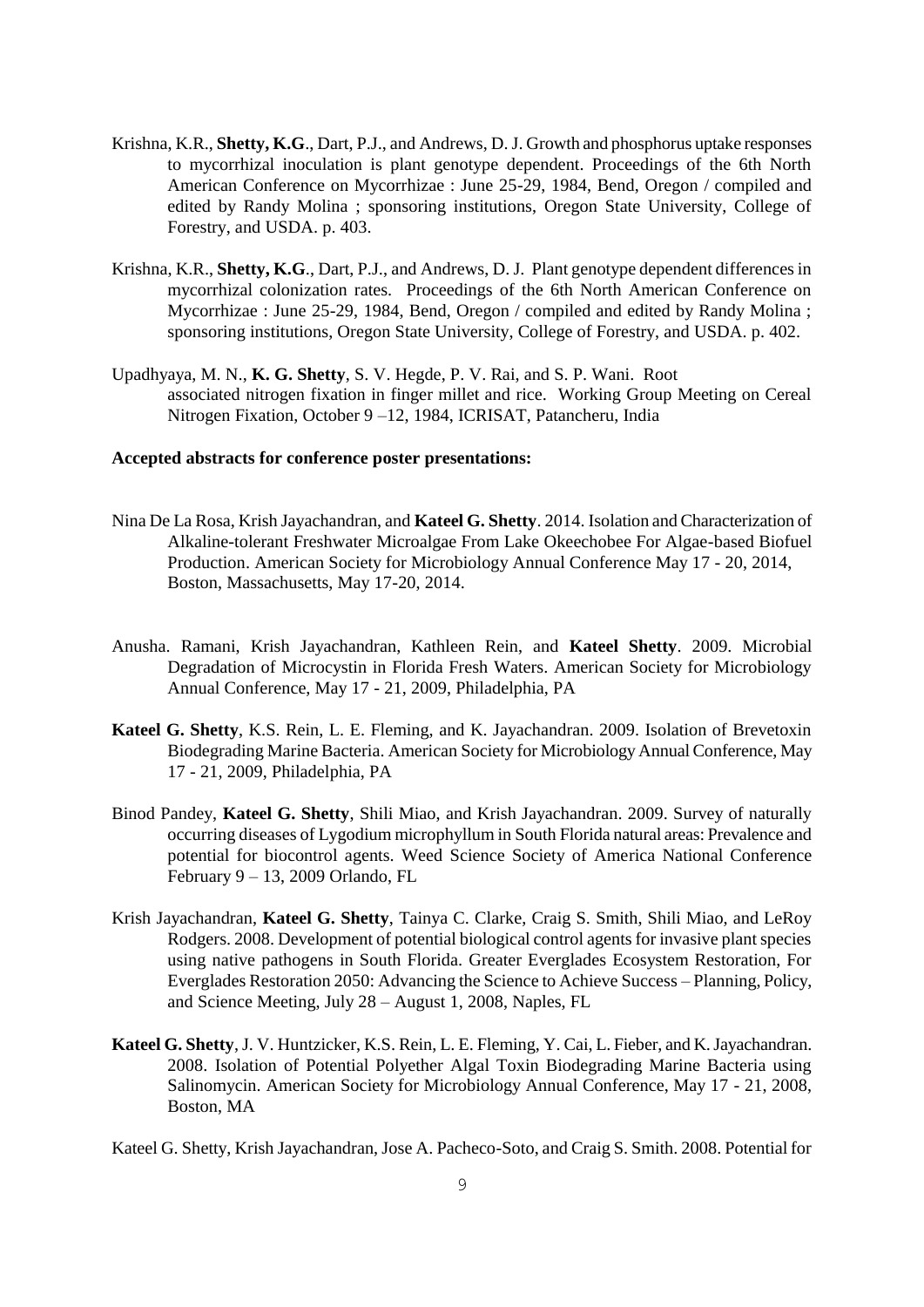use of Natural Plant Pathogens of Brazilian Pepper (Schinus terebinthifolius Raddi) in the Everglades National Park.23 Annuall Symposium, Florida Exotic Pest Council, April 21- 24, 2008, Jacksonville, FL

- Min Gao, **Kateel G. Shetty**, Bernd Simoneit, Krishnaswamy Jayachandran, and Rudolf Jaffé 2007. Preliminary Results on the Occurrence, Origin and Environmental Implication of Ent-Kaurenes in the Everglades Freshwater Wetlands. FCELTER All Scientists Meeting, March 19-20, Fairchild Tropical Garden, Miami, FL
- Jose Pacheco, **Kateel G. Shetty**, Krish Jayachandran, and Craig Smith. 2007. Biological Control of Invasive Plants in South Florida. Cell and Molecular Biology Symposium, St. Thomas University
- Jose Pacheco, **Kateel G. Shetty**, Mahadev Bhat, and Krish Jayachandran. 2007. Biological Control of Brazilian Pepper. Hispanic Students Leadership Conference, Washington, DC.
- Jackie V. Huntzicker, **K.G. Shetty**, K.S. Rein, and K. Jayachandran. 2006. Biodegradation of Polyether Algal Toxins – Isolation of Potential Marine Bacteria. 106th American Society for Microbiology Annual Conference, May 21-25, 2006, Orlando, FL
- Griffith, Robert T., Jayachandran, Krishnaswamy, **Shetty, Kateel**, **G**., Whitstine, William, Furton, Kenneth G. 2005. Hazardous Indoor Molds Detection Application in Forensic Sciences. 105th American Society for Microbiology Annual Conference, June 5-9, 2005, Atlanta, GA
- Teresita Bollar, Biology 4th year student. 2005. Allelopathic effects of Ragweed compound Thiarubrin-A on Brazilian pepper (Shinus terebinthifolius). Poster presented at First Student Research and Artistic Initiatives Annual Conference, March 10, MARC Building, FIU. Mentors: Krish Jayachandran, **Dr. Shetty** and Dr. Kevin O' Shea.
- Jackie Huntizicker, Liberal Studies, 3rd year. 2005. Studies on Okadaic Acid Biotranformation/Biodegradation – Isolation and Screening of Potential Marine Bacteria. Poster presented at First Student Research and Artistic Initiatives Annual Conference, March 10, MARC Building, FIU. Mentors: Krish Jayachandran, **Dr. Shetty** and Dr. Kelly Rein.
- **Kateel G. Shetty**, Krish Jayachandran, and Michael R. Norland. 2004. Natural Plant Pathogens of Brazilian Pepper (Schinus terebinthifolius Raddi) in the Everglades National Park: Potential for Biological Control. Soil Science Society of America Annual Meeting, Oct. 31-Nov. 4, 2004, Seattle, WA
- Tainya C. Clarke, Krish Jayachandran, **Kateel G. Shetty**, and Michael R. Norland. 2004. A Biological Control Agent for Invasive Plant Species, Old World Climbing Fern (Lygodium microphyllum). National Conference on Ecosystem Restoration, Dec. 05-10, 2004, Orlando, FL
- **Kateel G. Shetty**, Krish Jayachandran, and Michael R. Norland. 2004. Natural Plant Pathogens of Brazilian Pepper (Schinus terebinthifolius Raddi) in the Everglades National Park: Potential for Biological Control. National Conference on Ecosystem Restoration, Dec. 05-10, 2004, Orlando, FL
- **Shetty, K.G**., K. Jayachandran, L.J. Scinto, R.D. Jones. 2001. Determination of microbial Biomass